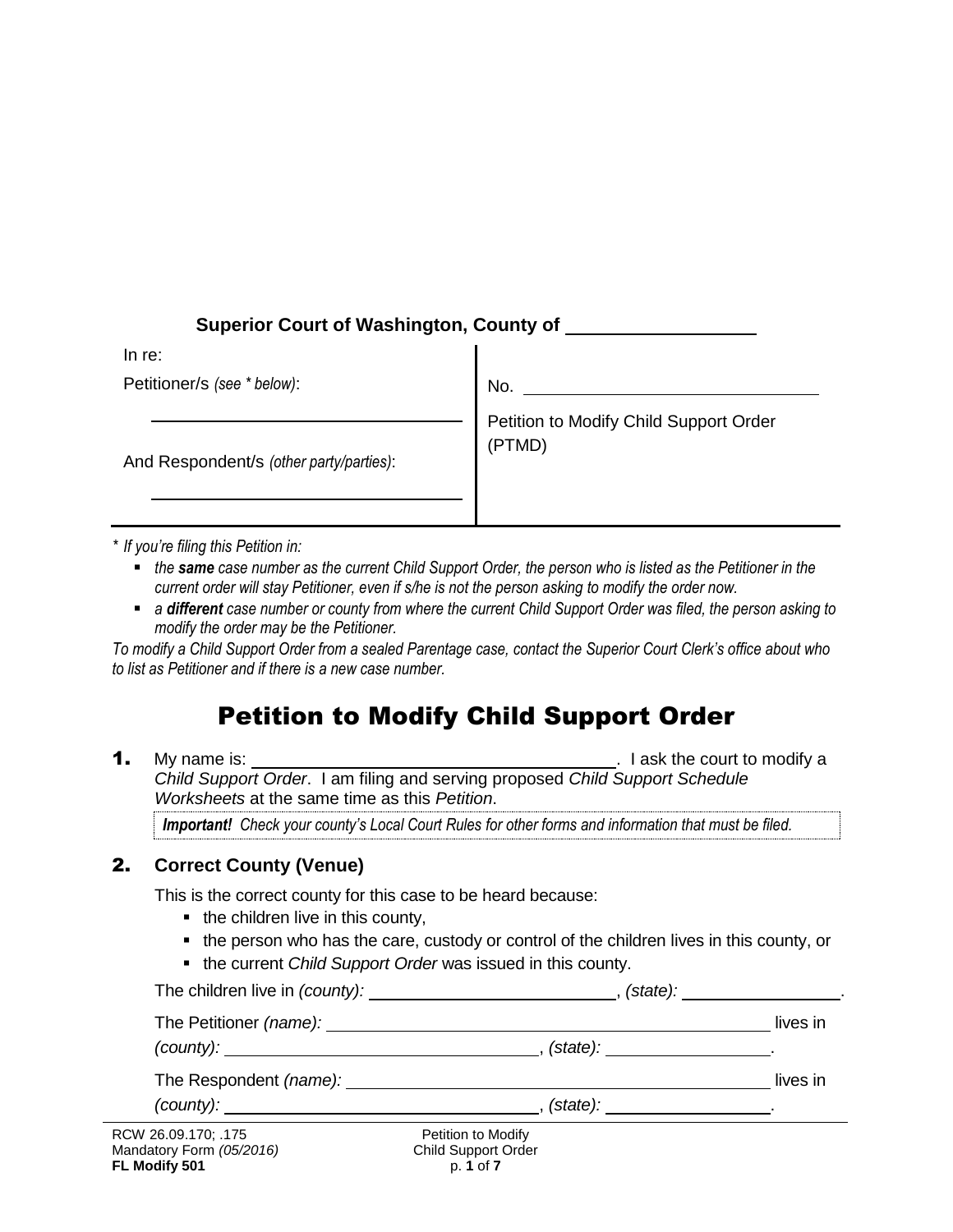### 3. **Jurisdiction to modify order**

The court has authority to modify the current *Child Support Order* because it was issued by a *(check one):*

**Different** state or jurisdiction, but has been registered in a Washington state court **and** *(check one):*

**All parties in Washington now:** 

- All the parties to the current order (other than a State party) now live in this state; and
- The children do not live in the state or jurisdiction where the order was issued.

#### **No one left in issuing state:**

- None of the children or parties to the current order (other than a State party) live in the state or jurisdiction where the order was issued;
- The person asking to modify the order (Petitioner) lives outside of Washington; and
- Washington has personal jurisdiction over the Respondent because s/he *(check all that apply):*
	- $\Box$  lives in this state now.
	- will be personally served in this state with a *Summons* and *Petition* for this case.
	- $\Box$  lived in this state with the children.
	- $\Box$  lived in this state and paid for pregnancy costs or support for the children.
	- $\Box$  did or said something that caused the children to live in this state.
	- $\Box$  had sex in this state, which may have produced the children.
	- signed an agreement to join this *Petition* or other document agreeing that the court can decide his or her rights in this case.
	- other *(specify):*

**Parties have consented:**

- At least one child or party to the current order lives in Washington state now; and
- Each party to the current order (other than a State party) has filed a consent with the court that issued the current order agreeing that a Washington court may modify the order and take continuing, exclusive jurisdiction.

## 4. **Is the state filing this Petition?** *(Check one):*

**No.** This *Petition* is filed by a parent or non-parent custodian.

- **Yes.** The state Department of Social and Health Services (DSHS) is filing this *Petition* because *(check all that apply):*
	- $\Box$  the children receive public assistance.
	- $\Box$  the children do not receive public assistance, but one of the parties asked DSHS to review the order and DSHS decided the order should be modified.
	- $\Box$  another state or jurisdiction asked for this modification.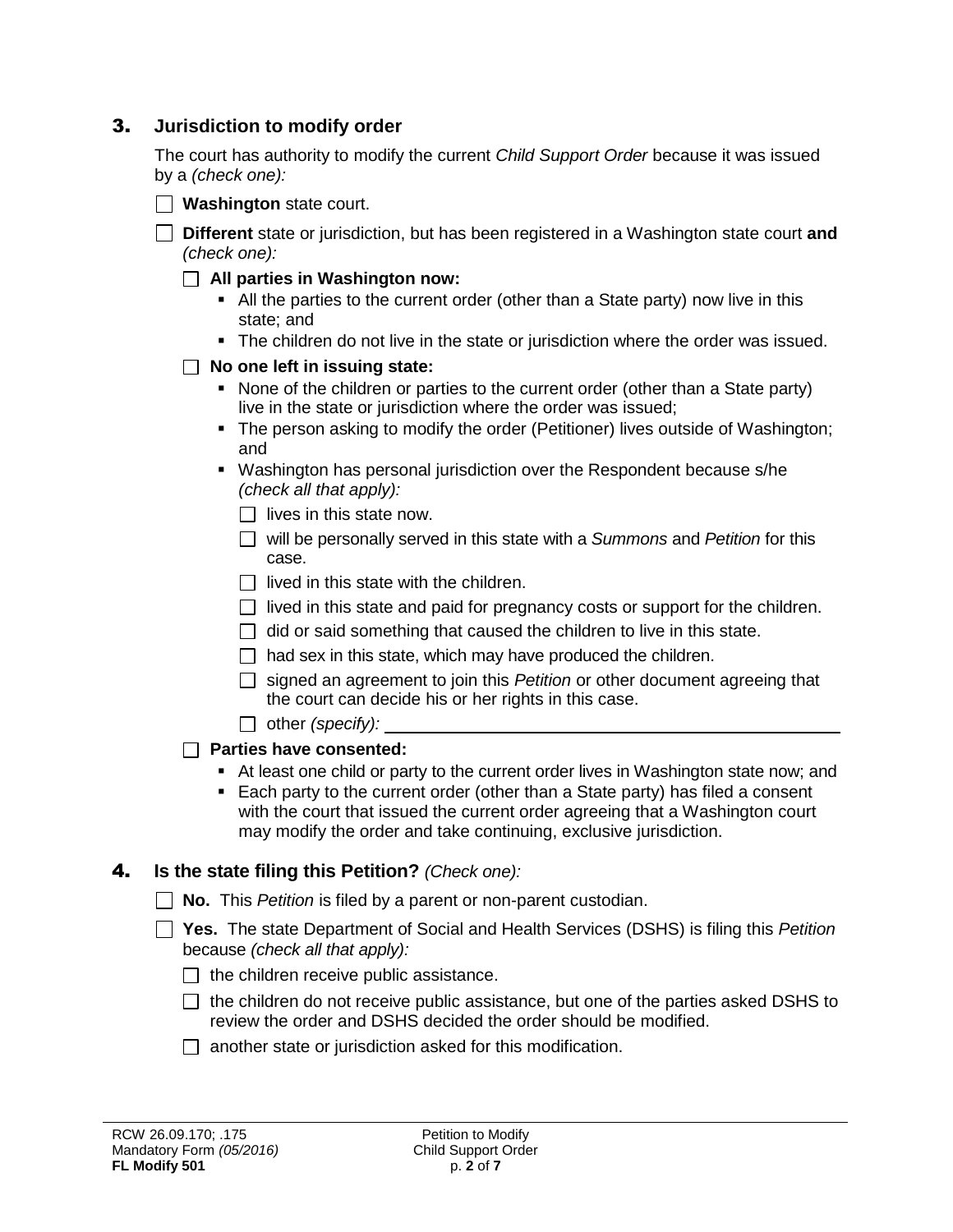## 5. **Current Child Support Order**

The *Child Support Order* I want to modify was signed by the court on *(date):*

| in (county): | (state); |  |
|--------------|----------|--|
|--------------|----------|--|

That order says (name): **must pay** must pay

*(amount):* \$ each month for *(children's names):* 

.

*Important!* Attach or file a certified copy of the current child support order that you want to change if it was *issued in a different county or state.*

#### 6. **Should the court modify the monthly child support amount?**

|     | Should the court modify the monthly child support amount?                                                                                                                                                                                                                             |
|-----|---------------------------------------------------------------------------------------------------------------------------------------------------------------------------------------------------------------------------------------------------------------------------------------|
| No. |                                                                                                                                                                                                                                                                                       |
|     | Yes. I ask the court to order child support based on Washington state law. The<br>monthly child support amount should be changed now because<br>(check all that apply):                                                                                                               |
|     | <b>Agreement</b> – The parties agree to the changes.                                                                                                                                                                                                                                  |
|     | 1 year or more has passed – The current order was signed at least one year ago<br>and (check all that apply):                                                                                                                                                                         |
|     | the current order causes severe financial hardship for me or the children.                                                                                                                                                                                                            |
|     | a child has turned 12 and has the right to more support.                                                                                                                                                                                                                              |
|     | I want to add a Periodic Adjustment provision according to RCW 26.09.100.                                                                                                                                                                                                             |
|     | 2 years or more have passed – The current order was signed at least two full<br>years (24 months) ago and (check all that apply):                                                                                                                                                     |
|     | the parents' income has changed.                                                                                                                                                                                                                                                      |
|     | the economic table or standards in RCW 26.19 have changed.                                                                                                                                                                                                                            |
|     | (Note - You may be able to use a Motion to Adjust Child Support Order (form FL Modify 521) instead<br>of this Petition if 24 months have passed and the only reasons for your requests are that the parents'<br>income has changed, or the economic table or standards have changed.) |
|     | <b>Default or Past Agreement</b> – The current order was issued by default or<br>agreement, without the court independently examining the evidence to decide a<br>reasonable amount of support according to the law.                                                                  |
|     | <b>Change of Circumstances</b> – There has been a substantial change in<br>circumstances since the current order was signed. (Describe):                                                                                                                                              |
|     |                                                                                                                                                                                                                                                                                       |
|     |                                                                                                                                                                                                                                                                                       |
|     |                                                                                                                                                                                                                                                                                       |
|     |                                                                                                                                                                                                                                                                                       |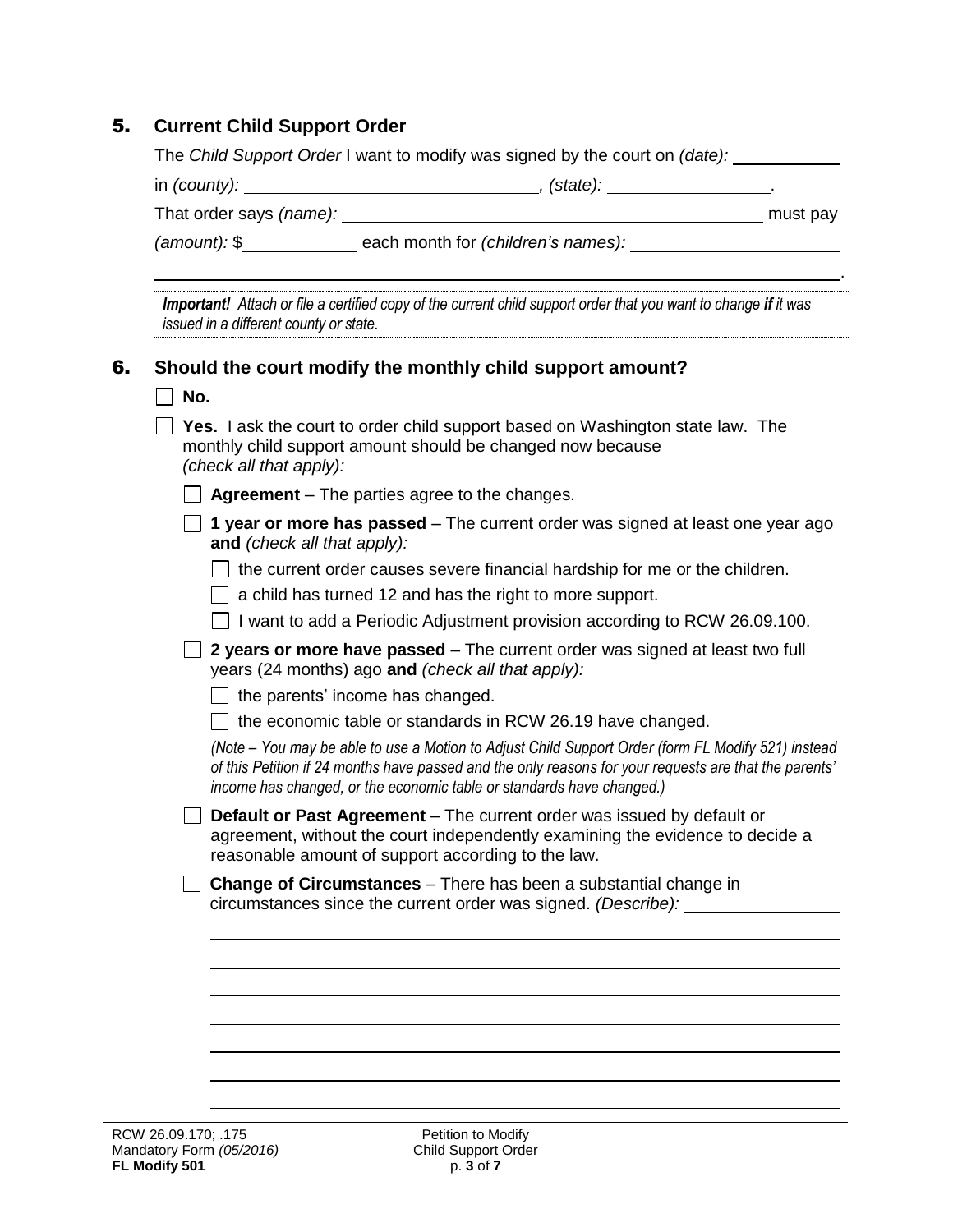|  | 7. Should the court modify the end date for child support? |
|--|------------------------------------------------------------|
|  |                                                            |

**No.** 

| $\Box$ Yes. The end date should be modified because (check all that apply): |
|-----------------------------------------------------------------------------|
|-----------------------------------------------------------------------------|

□ Agreement – The parties agree to the changes.

|    |     | Finish High School - The current order was signed at least one year ago. (Child's<br>to order child support for this child to continue past his/her 18 <sup>th</sup> birthday until he/she<br>finishes high school.                                                                                                                                                                           |
|----|-----|-----------------------------------------------------------------------------------------------------------------------------------------------------------------------------------------------------------------------------------------------------------------------------------------------------------------------------------------------------------------------------------------------|
|    |     | <b>Dependent Adult Child</b> – The current order says support must be paid for each<br>child until the child turns 18 or is no longer enrolled in high school, whichever<br>happens last. Support should continue past this time for (child's name):<br>because this child will be unable to support                                                                                          |
|    |     | him/herself and will remain dependent past the age of 18. This child's situation<br>has changed substantially since the current order was signed. (Describe):                                                                                                                                                                                                                                 |
|    |     |                                                                                                                                                                                                                                                                                                                                                                                               |
|    |     | Support for this child should continue until (check one):<br>$\Box$ this child is able to support him/herself and is no longer dependent on the<br>parents.                                                                                                                                                                                                                                   |
|    |     | Default or Past Agreement - The current order was issued by default or<br>agreement, without the court independently examining the evidence to decide a<br>reasonable end date for support according to the law.                                                                                                                                                                              |
| 8. |     | Should the court modify post-secondary educational support?                                                                                                                                                                                                                                                                                                                                   |
|    | No. |                                                                                                                                                                                                                                                                                                                                                                                               |
|    |     | Yes. Issue was reserved - The current order allows a parent or non-parent<br>custodian to ask the court for post-secondary support at a later date without showing a<br>substantial change of circumstances. I ask the court to order the parents to pay post-<br>secondary support, and to set a specific post-secondary support amount or percentage<br>of expenses for (Children's names): |
|    |     | These children depend on the parents for the reasonable necessities of life and will be<br>ready to start a college or vocational program around (month/year):                                                                                                                                                                                                                                |
|    |     | Yes. Support was granted, need to set an amount - The current order says the<br>parents must pay for the children's post-secondary support, but did not set a payment<br>amount or percentage. I ask the court to order a specific post-secondary support<br>amount or percentage of expenses for (children's names):                                                                         |
|    |     | who will be ready to start a college or                                                                                                                                                                                                                                                                                                                                                       |
|    |     |                                                                                                                                                                                                                                                                                                                                                                                               |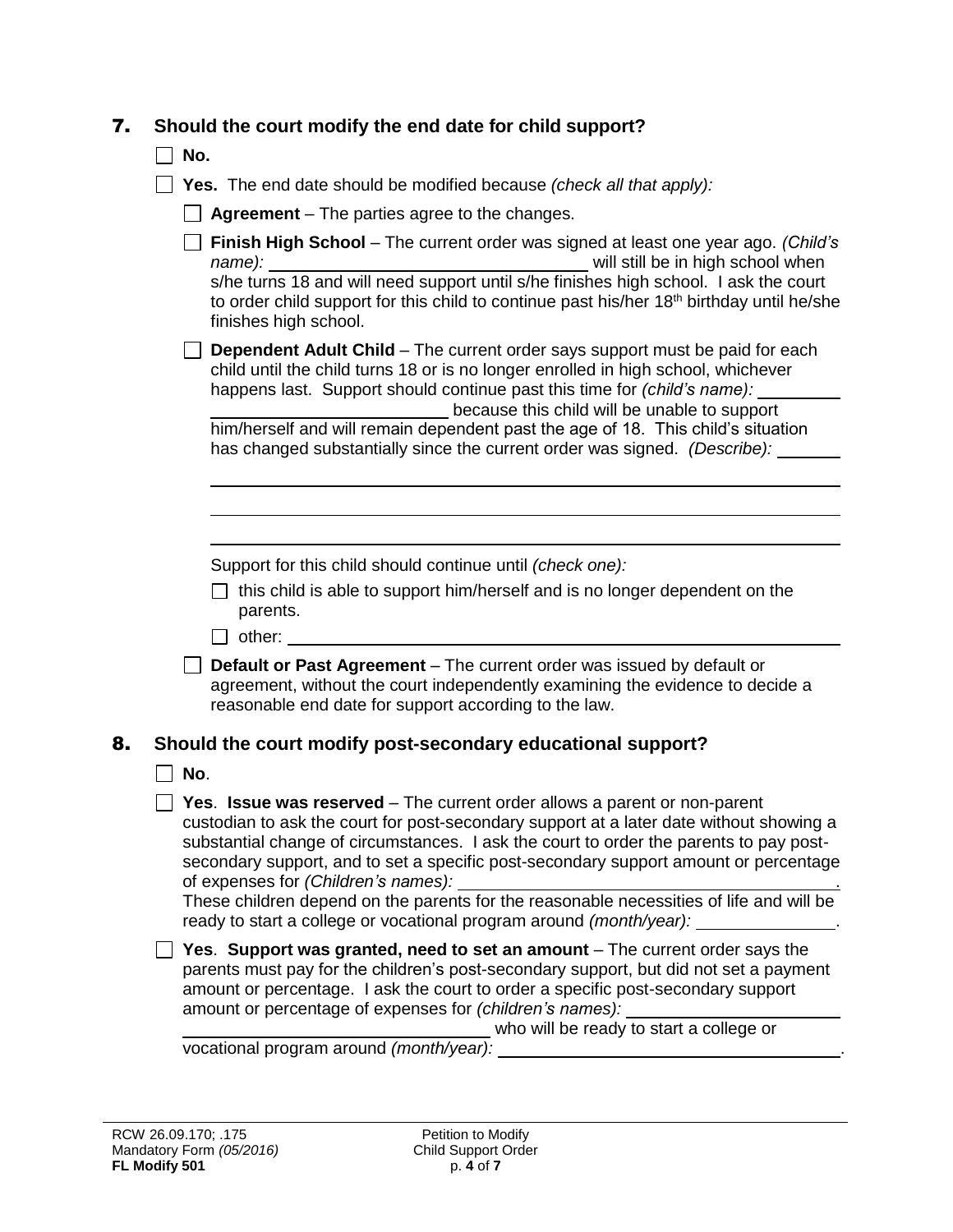| <b>Yes. Modify</b> $-1$ ask the court to <i>(check all that apply):</i>                                                                                                                                                                                 |  |
|---------------------------------------------------------------------------------------------------------------------------------------------------------------------------------------------------------------------------------------------------------|--|
| <b>Require</b> – The current order says post-secondary support is not required. I<br>ask the court to change the order so that post-secondary support is required for<br>(Children's names):                                                            |  |
| These children depend on the parents for the reasonable necessities of life and<br>need support for college or vocational school.                                                                                                                       |  |
| <b>Cancel</b> – The current order says the parents must pay for the children's post-<br>secondary (college or vocational school) support. I ask the court to change the<br>order so that post-secondary support is no longer required.                  |  |
| <b>Change Amount</b> – The current order requires the parents to pay a specific<br>amount or percentage of expenses for the children's post-secondary (college or<br>vocational school) support. I ask the court to change the amount or<br>percentage. |  |
| These changes should be made because (check all that apply):                                                                                                                                                                                            |  |
| <b>Agreement</b> – The parties agree to the changes.                                                                                                                                                                                                    |  |
| <b>Default or Past Agreement</b> – The current order was issued by default or<br>agreement, without the court independently examining the evidence to decide<br>these issues.                                                                           |  |
| $\Box$ Change of Circumstances – There has been a substantial change in<br>circumstances since the current order was signed. (Describe):                                                                                                                |  |
| Should the court modify payment for children's expenses or tax exemptions?                                                                                                                                                                              |  |
| No.<br><b>Yes.</b> I ask the court to order or change (check all that apply):<br>day care expenses.<br>educational expenses.                                                                                                                            |  |
| long-distance transportation expenses.                                                                                                                                                                                                                  |  |
| other expenses.<br>tax exemptions. Order that parties have the right to claim the children as their<br>dependents on their tax forms in this way (specify):                                                                                             |  |
|                                                                                                                                                                                                                                                         |  |
| These changes should be made because (check all that apply):                                                                                                                                                                                            |  |
| <b>Agreement</b> – The parties agree to the changes.                                                                                                                                                                                                    |  |
| 2 years or more have passed - It has been at least two full years (24 months)<br>since the order was signed and these requests are based only on changes in the<br>parents' income or the economic table or standards in RCW 26.19.                     |  |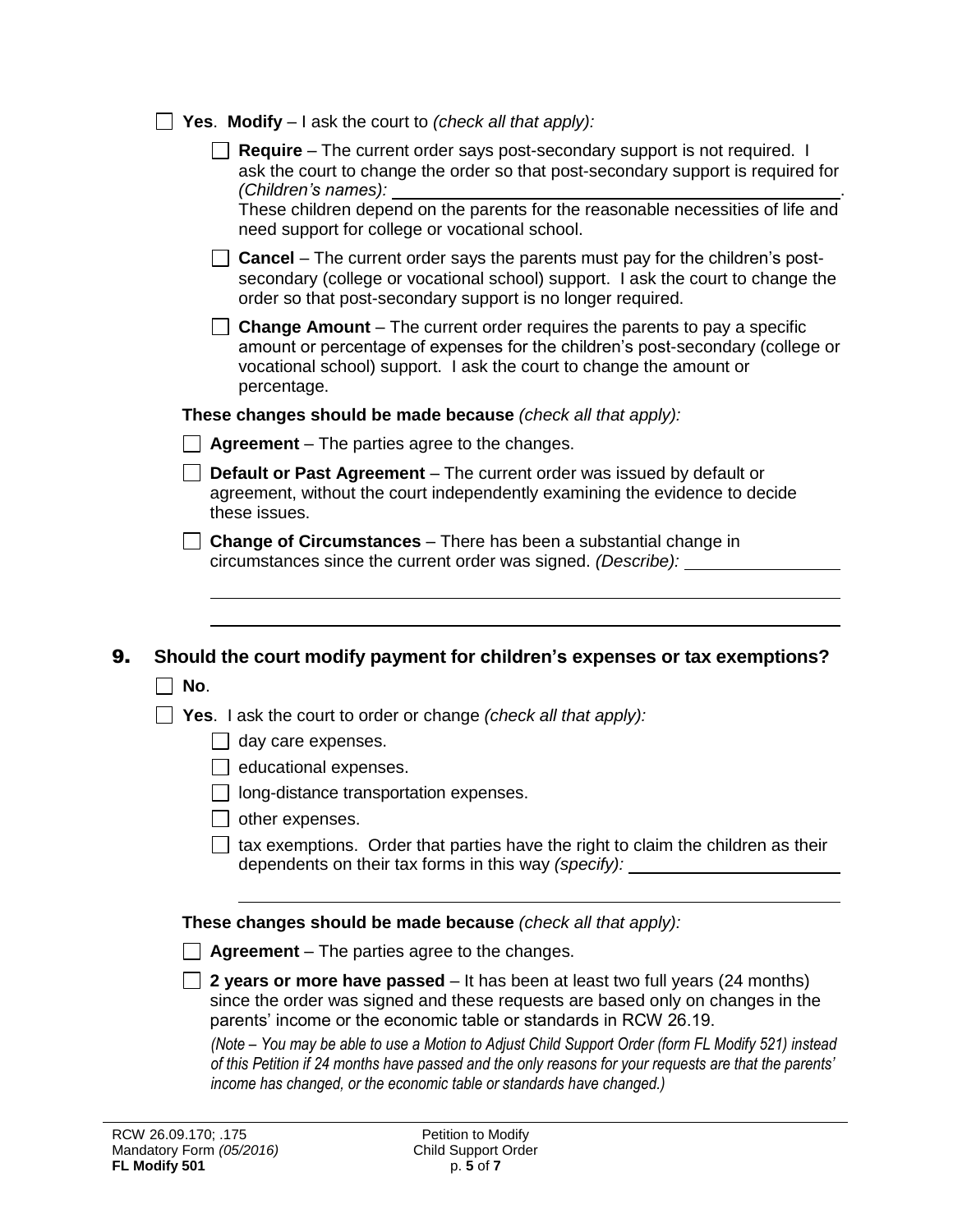|          | <b>Default or Past Agreement</b> – The current order was issued by default or<br>agreement, without the court independently examining the evidence to decide<br>these issues.                                                                                                                                                                                                                                                                                                                                              |
|----------|----------------------------------------------------------------------------------------------------------------------------------------------------------------------------------------------------------------------------------------------------------------------------------------------------------------------------------------------------------------------------------------------------------------------------------------------------------------------------------------------------------------------------|
|          | <b>Change of Circumstances</b> – There has been a substantial change in<br>circumstances since the current order was signed. (Describe): ______                                                                                                                                                                                                                                                                                                                                                                            |
| No.      | <b>10.</b> Should the court modify health insurance orders?                                                                                                                                                                                                                                                                                                                                                                                                                                                                |
|          | Yes. I ask the court to change the health insurance orders as follows:                                                                                                                                                                                                                                                                                                                                                                                                                                                     |
|          | $\perp$ Order one or both parents to provide or pay for health insurance coverage for<br>the children if it is available through an employer or union for less than 25% of<br>his/her basic support obligation (Worksheets, line 19), and order each parent to<br>pay his/her share of the children's healthcare costs that are not covered by<br>insurance.                                                                                                                                                               |
|          | $\Box$ Other (specify): $\Box$                                                                                                                                                                                                                                                                                                                                                                                                                                                                                             |
|          |                                                                                                                                                                                                                                                                                                                                                                                                                                                                                                                            |
|          | These changes should be made because (check all that apply):                                                                                                                                                                                                                                                                                                                                                                                                                                                               |
|          | <b>Agreement</b> – The parties agree to the changes.                                                                                                                                                                                                                                                                                                                                                                                                                                                                       |
|          | 2 years or more have passed – It has been at least two full years (24 months)<br>since the order was signed and these requests are based only on changes in the<br>parents' income or the economic table or standards in RCW 26.19.<br>Note – You may be able to use a Motion to Adjust Child Support Order (form FL Modify 521) instead<br>of this Petition if 24 months have passed and the only reasons for your requests are that the parents'<br>income has changed, or the economic table or standards have changed. |
|          | Default or Past Agreement - The current order was issued by default or<br>agreement, without the court independently examining the evidence to decide<br>these issues.                                                                                                                                                                                                                                                                                                                                                     |
|          | Change of Circumstances - There has been a substantial change in<br>circumstances since the current order was signed. (Describe):                                                                                                                                                                                                                                                                                                                                                                                          |
|          | 11. When do you want the new order to start?                                                                                                                                                                                                                                                                                                                                                                                                                                                                               |
|          | I want the new Child Support Order to take effect:                                                                                                                                                                                                                                                                                                                                                                                                                                                                         |
|          | on the day this Petition is filed.<br>other (specify): _____                                                                                                                                                                                                                                                                                                                                                                                                                                                               |
| amounts. | If the changes to the Child Support Order cause an overpayment or an underpayment of<br>support or other expenses, I ask the court to order payment or give credit for those                                                                                                                                                                                                                                                                                                                                               |